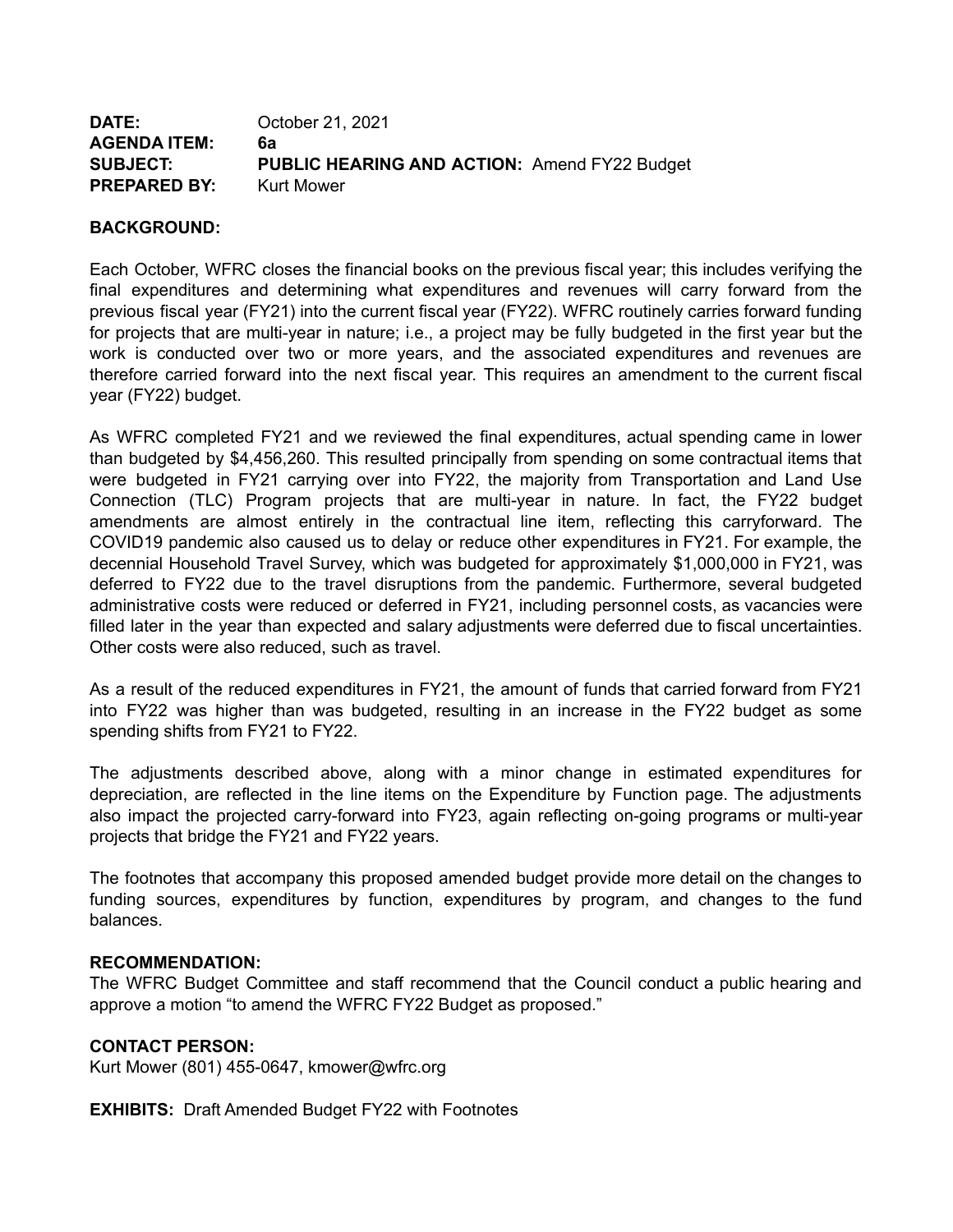## **October 21, 2021 Draft Amended Wasatch Front Regional Council FY 2022 Budget**

## **Source of Funds**

|                                            | FY 2022          | FY 2022    | FY 2022           |          |
|--------------------------------------------|------------------|------------|-------------------|----------|
|                                            | Approved 5/27/21 | Proposed   | <b>Difference</b> |          |
| <b>Federal Sources:</b>                    |                  |            |                   |          |
| Federal Highway Administration - PL        | 3,128,554        | 3,521,461  | 392,907           | 13% 1    |
| Federal Highway Administration - STP       | 2,807,443        | 4,356,815  | 1,549,372         | 55% 2    |
| <b>Federal Transit Administration</b>      | 740,214          | 686,216    | $-53,998$         | $-7\%$ 3 |
| Dept. of Housing and Urban Development     | 52,300           | 52,300     | 0                 | 0%       |
| <b>Economic Development Administration</b> | 405,431          | 445,540    | 40,109            | 10% 4    |
| <b>Total Federal Sources</b>               | 7,133,942        | 9,062,332  | 1,928,390         | 27%      |
|                                            |                  |            |                   |          |
| <b>State Sources:</b>                      |                  |            |                   |          |
| Utah GOPB (CPG match)                      | 140,000          | 140,000    | 0                 | $0\%$    |
| <b>Community Impact Board</b>              | 2,000            | 2,000      | $\mathbf 0$       | 0%       |
| <b>UDOT - TLC</b>                          | 307,200          | 623,108    | 315,908           | 103% 5   |
| <b>UDOT - Joint Planning Projects</b>      | 0                | 40,973     | 40,973            | 100% 6   |
| <b>UDOT - Model Development</b>            | 92,597           | 92,903     | 306               | 0%       |
| <b>Total State Sources</b>                 | 541,797          | 898,984    | 357,187           | 66%      |
| <b>Local Sources:</b>                      |                  |            |                   |          |
| <b>Dedicated Project Funds</b>             | 1,378,145        | 1,597,177  | 219,032           | 16% 7    |
| <b>MAG - Joint Projects</b>                | 0                | 42,361     | 42,361            | 100% 6   |
| UTA - TLC                                  | 187,500          | 295,319    | 107,819           | 58% 5    |
| <b>UTA - Joint Projects</b>                | 0                | 33,347     | 33,347 100% 6     |          |
| <b>UTA - Transit Sales Tax</b>             | 182,554          | 219,198    | 36,644            | 20% 8    |
| <b>Local Contribution</b>                  | 326,225          | 326,225    | $\mathbf 0$       | 0%       |
| <b>Total Local Sources</b>                 | 2,074,424        | 2,513,628  | 439,204           | 21%      |
| <b>TOTAL SOURCES</b>                       | 9,750,164        | 12,474,944 | 2,724,781         | 28%      |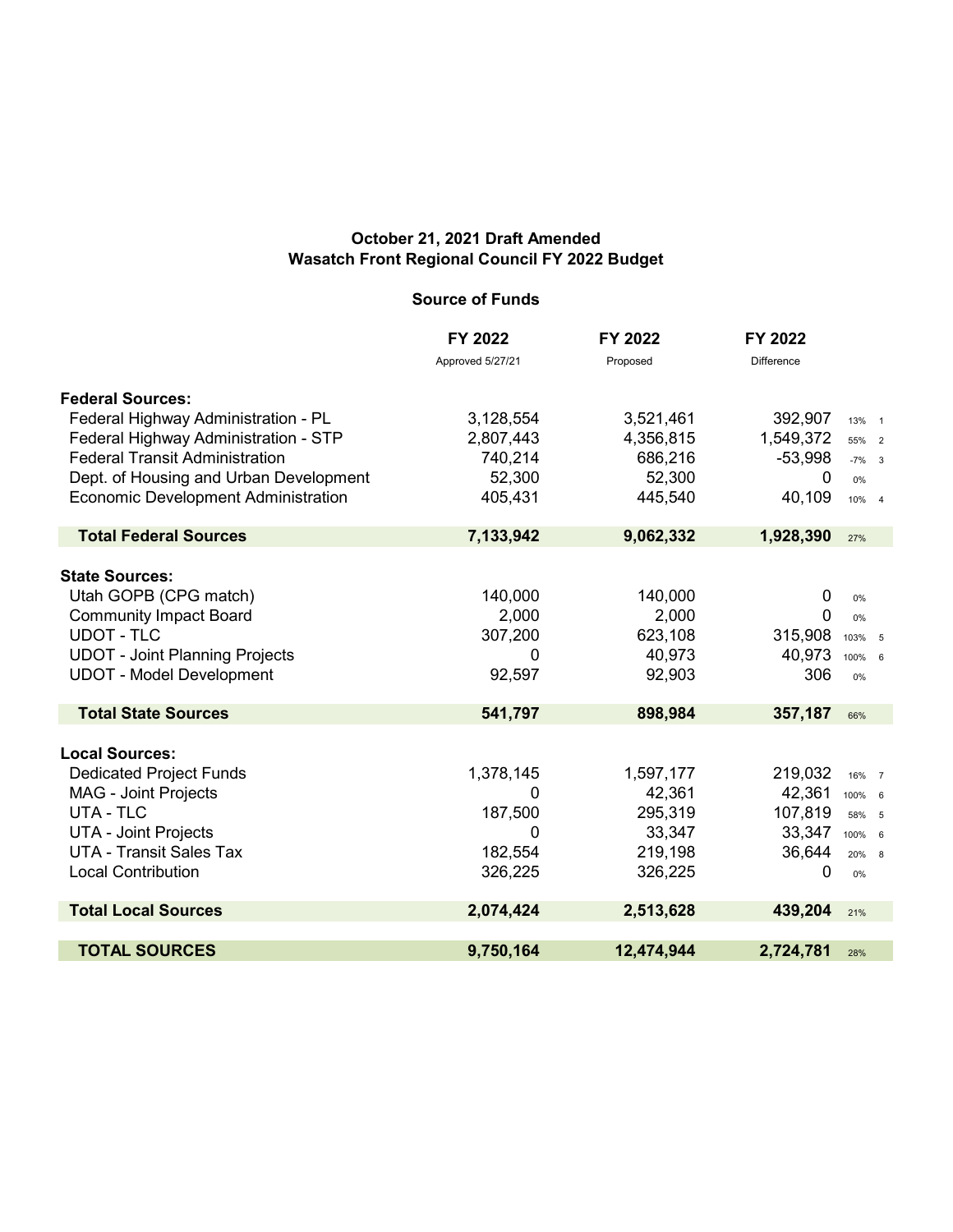# **Expenditure by Function**

| <b>Expenditure</b>                     | FY 2022          | FY 2022    | FY 2022           |       |
|----------------------------------------|------------------|------------|-------------------|-------|
|                                        | Approved 5/27/21 | Proposed   | <b>Difference</b> |       |
| Salaries/Employee Benefits             | 4,623,250        | 4,623,250  | 0                 | 0%    |
| Contractual                            | 4,009,622        | 6,729,444  | 2,719,822         | 68% 9 |
| <b>Audit and Accounting</b>            | 26,250           | 26,250     | 0                 | 0%    |
| Dues & Subscriptions                   | 26,475           | 26,475     | 0                 | 0%    |
| <b>Equipment Depreciation</b>          | 114,000          | 119,000    | 5,000             | 4% 10 |
| <b>Equipment Maintenance</b>           | 55,000           | 55,000     | 0                 | 0%    |
| Insurance                              | 13,000           | 13,000     | 0                 | 0%    |
| Legal                                  | 10,000           | 10,000     | 0                 | $0\%$ |
| <b>Printing and Publication</b>        | 10,950           | 10,950     | 0                 | 0%    |
| Rent                                   | 435,000          | 435,000    | 0                 | 0%    |
| Supplies/Software/Sponsorships         | 132,250          | 132,250    | 0                 | 0%    |
| Telephone/Data                         | 35,000           | 35,000     | 0                 | 0%    |
| Training                               | 66,000           | 66,000     | 0                 | 0%    |
| Travel                                 | 79,760           | 79,760     | 0                 | 0%    |
| <b>Total Expenditures</b>              | 9,636,557        | 12,361,379 | 2,724,822         | 28%   |
| Amounts expected to carry into next FY | 113,607          | 113,565    | $-42$             | 0%    |
| <b>TOTAL BUDGET</b>                    | 9,750,164        | 12,474,944 | 2,724,780         | 28%   |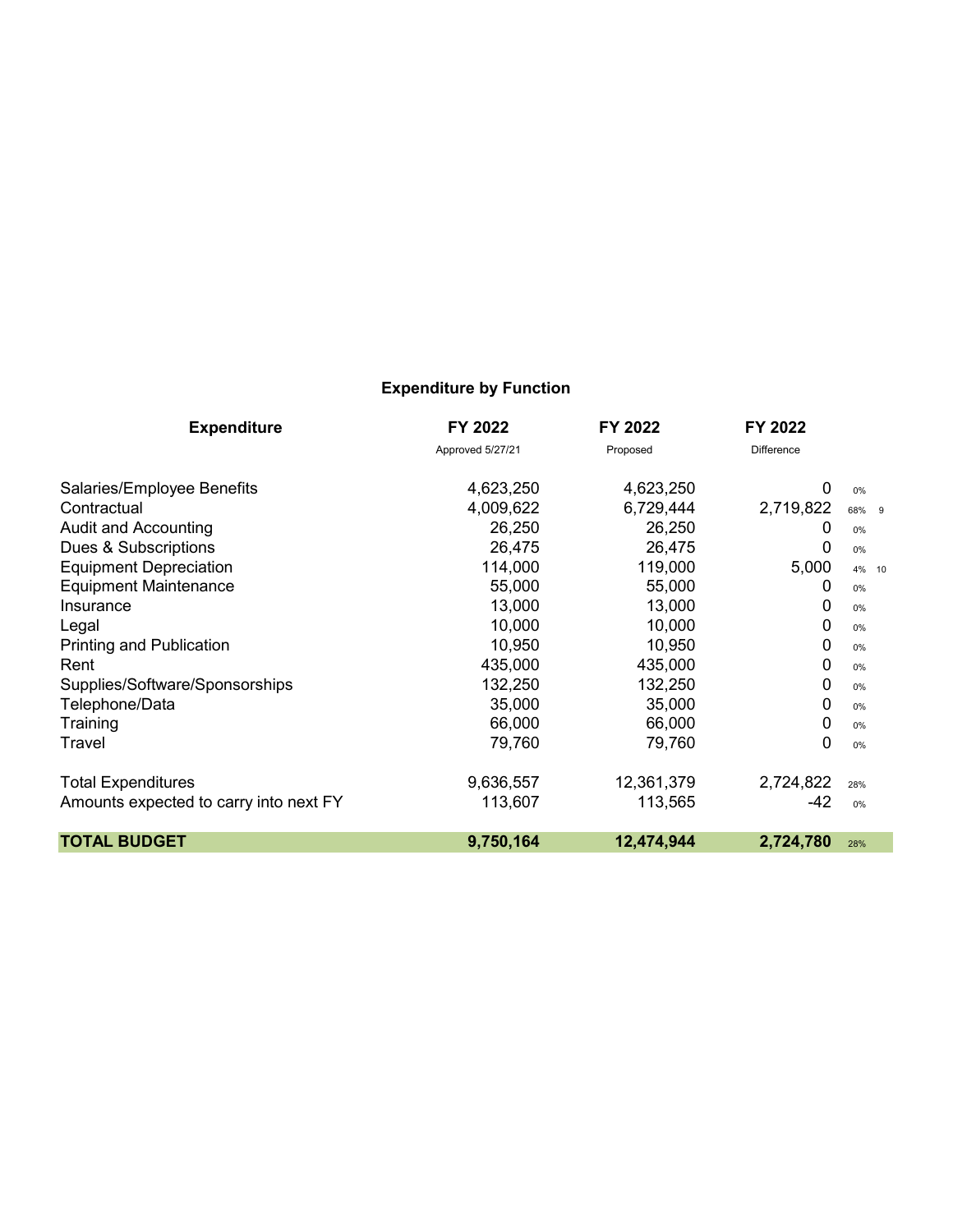# **Expenditure by Program**

| Program                                           | FY 2022          | FY 2022    | FY 2022           |        |  |
|---------------------------------------------------|------------------|------------|-------------------|--------|--|
|                                                   | Approved 5/27/21 | Proposed   | <b>Difference</b> |        |  |
| <b>Consolidated Transportation Planning Grant</b> | 5,270,867        | 5,646,420  | 375,553           | 7% 11  |  |
| Transportation & Land Use Connection              | 2,155,600        | 4,352,220  | 2,196,620         | 102% 5 |  |
| <b>Household Travel Survey</b>                    | 1,362,896        | 1,362,896  | 0                 | 0%     |  |
| <b>Economic Development</b>                       | 140,000          | 140,000    | 0                 | 0%     |  |
| <b>Local Government Service</b>                   | 110,225          | 110,225    | 0                 | 0%     |  |
| <b>Model Development</b>                          | 134,845          | 135,264    | 419               | 0%     |  |
| <b>Joint Planning Projects</b>                    | 0                | 112,079    | 112,079           | 100% 6 |  |
| <b>Legislative Consulting</b>                     | 146,000          | 146,000    | 0                 | 0%     |  |
| CDBG - Tooele                                     | 50,000           | 50,000     | 0                 | 0%     |  |
| <b>Mobility Management</b>                        | 10,000           | 10,000     | 0                 | 0%     |  |
| Tooele Valley RPO                                 | 10,000           | 10,000     | 0                 | 0%     |  |
| Morgan RPO                                        | 10,000           | 10,000     | 0                 | 0%     |  |
| <b>Community Impact Board</b>                     | 2,000            | 2,000      | 0                 | 0%     |  |
| Davis County Prop 1 Assistance                    | 10,000           | 10,000     | 0                 | 0%     |  |
| <b>CDBG CV Business Assistance</b>                | 2,300            | 2,300      | 0                 | 0%     |  |
| <b>EDA Economic Recovery</b>                      | 335,431          | 375,540    | 40,109            | 100% 4 |  |
| <b>TOTAL EXPENDITURES</b>                         | 9,750,164        | 12,474,944 | 2,724,780         | $-78%$ |  |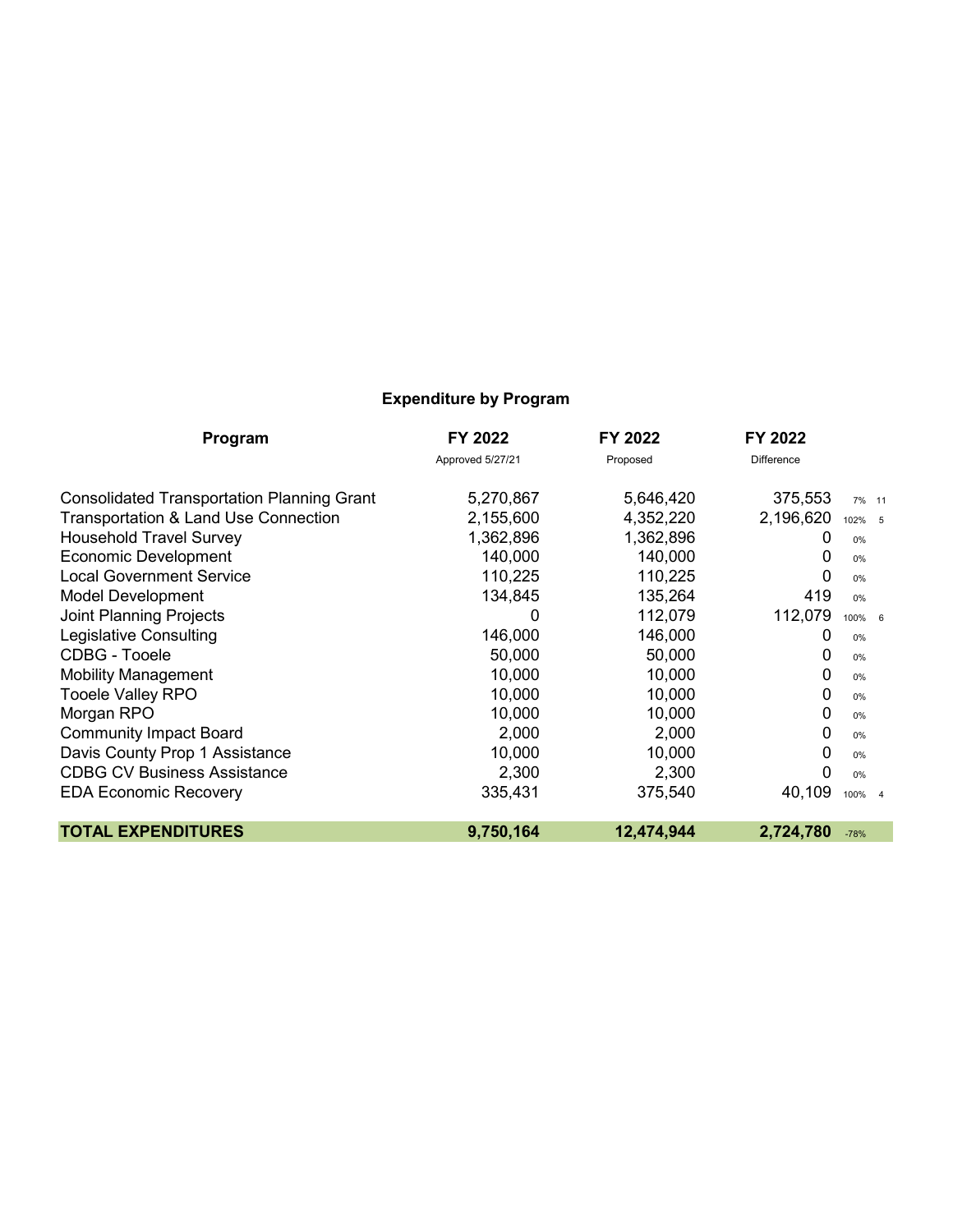### **Local Contributions**

|                             | FY 2022          | FY 2022  | FY 2022            |
|-----------------------------|------------------|----------|--------------------|
| County                      | Approved 5/27/21 | Proposed | Difference         |
|                             |                  |          |                    |
| Box Elder, 1 voting member  | 13,406           | 13,406   | $\pmb{0}$<br>0% 12 |
| Davis, 4 voting members     | 71,502           | 71,502   | $\mathbf 0$<br>0%  |
| Morgan, 1 voting member     | 13,406           | 13,406   | $\mathbf 0$<br>0%  |
| Salt Lake, 8 voting members | 143,001          | 143,001  | $\mathbf 0$<br>0%  |
| Tooele, 1 voting member     | 13,406           | 13,406   | $\mathbf 0$<br>0%  |
| Weber, 4 voting members     | 71,502           | 71,502   | 0<br>0%            |
|                             |                  |          |                    |
| <b>TOTAL</b>                | 326,224          | 326,224  | 0<br>$0\%$         |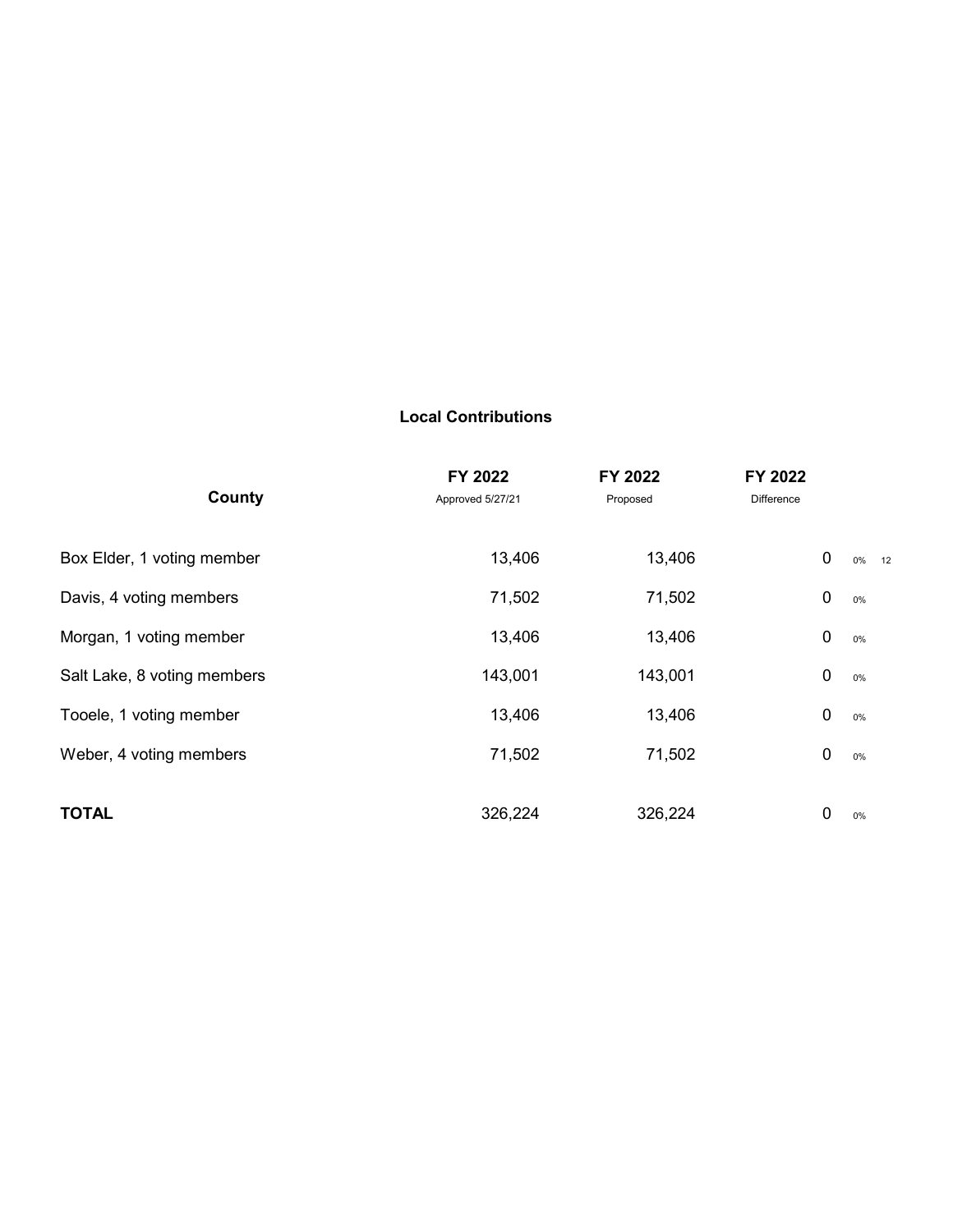### **General Fund**

|                                                                | FY 2022          | FY 2022  | FY 2022           |
|----------------------------------------------------------------|------------------|----------|-------------------|
|                                                                | Approved 5/27/21 | Proposed | Difference        |
| Revenue                                                        |                  |          |                   |
| <b>Local Sources</b>                                           | 0                | 0        | 0<br>0%           |
| Other                                                          | 1,600            | 1,600    | 0<br>0%           |
| Interest                                                       |                  |          | 0<br>0%           |
| Total revenue                                                  | 1,600            | 1,600    | 0<br>0%           |
| Expenditures                                                   |                  |          |                   |
| Operating expenses                                             | 1,600            | 1,600    | 0<br>0%           |
| Total expenditures                                             | 1,600            | 1,600    | $\mathbf 0$<br>0% |
| Excess of revenue over expenditures<br>(usage of fund balance) | 0                | 0        | 0                 |
| Other sources                                                  |                  |          |                   |
| Transfers in                                                   | 0                | 0        | 0                 |
| Transfers out                                                  | 0                | 0        |                   |
| Net change in fund balance                                     | 0                | 0        | 0                 |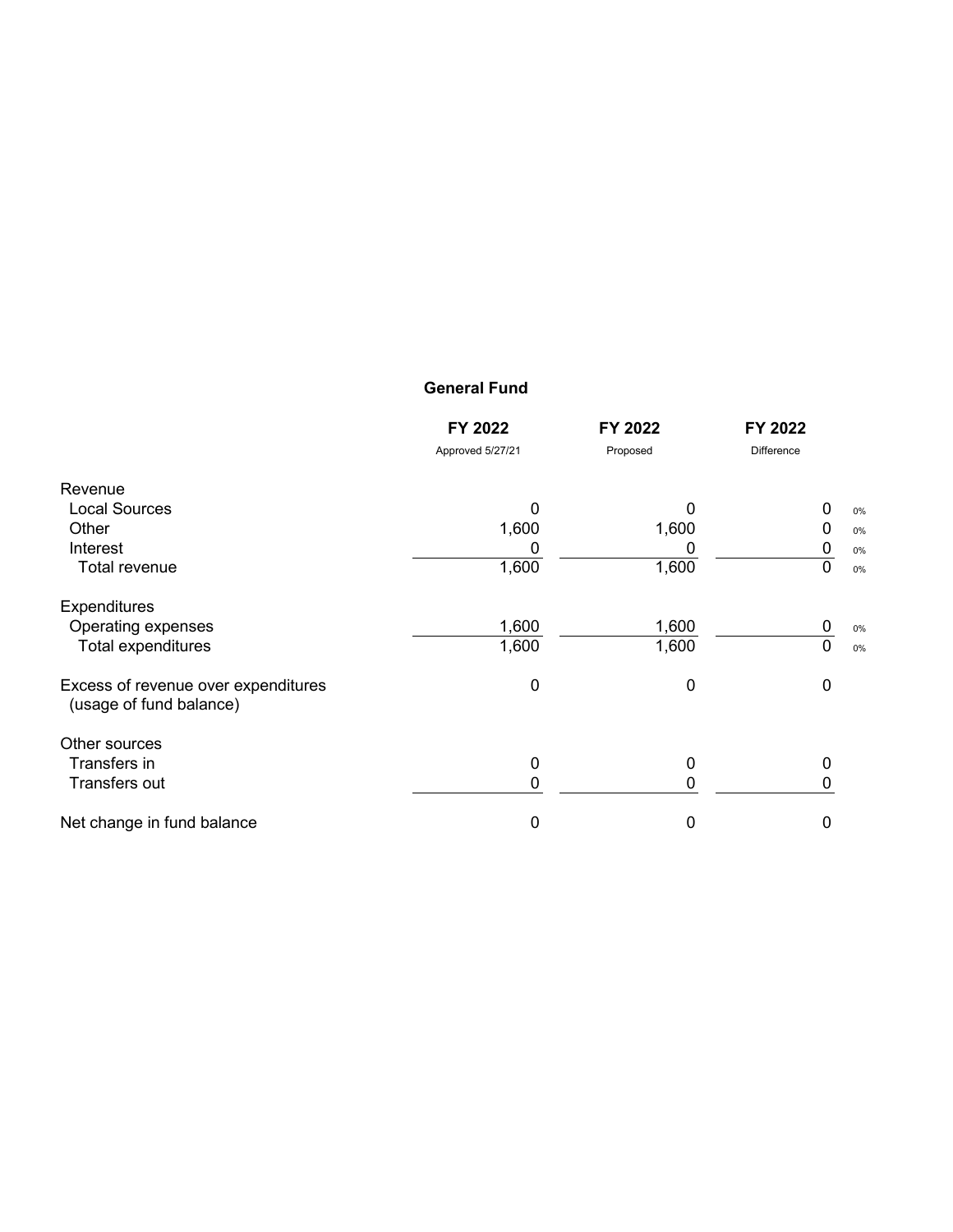# **Special Projects Fund**

|                                                                | FY 2022          | FY 2022     | FY 2022           |           |
|----------------------------------------------------------------|------------------|-------------|-------------------|-----------|
|                                                                | Approved 5/27/21 | Proposed    | <b>Difference</b> |           |
| Revenue                                                        |                  |             |                   |           |
| <b>Federal Sources</b>                                         | 7,133,942        | 9,062,332   | 1,928,390         | 27% 13    |
| <b>State Sources</b>                                           | 541,797          | 898,984     | 357,187           | 66%<br>13 |
| <b>Local Sources</b>                                           | 2,074,424        | 2,513,628   | 439,204           | 21%<br>13 |
| Interest Income                                                | 12,500           | 12,500      | O                 | 0%        |
| Total revenue                                                  | 9,762,663        | 12,487,444  | 2,724,781         |           |
| <b>Expenditures</b>                                            |                  |             |                   |           |
| Planning                                                       | 9,750,164        | 12,474,944  | 2,724,780         | 28%<br>13 |
| <b>Capital Outlay</b>                                          | 45,000           | 66,743      | 21,743            | 48%<br>14 |
| Total expenditures                                             | 9,795,164        | 12,541,687  | 2,724,780         |           |
| Excess of revenue over expenditures<br>(usage of fund balance) | $-32,501$        | $-54,243$   | $\overline{2}$    |           |
| Other sources                                                  |                  |             |                   |           |
| Transfers in                                                   | 0                | $\mathbf 0$ | 0                 |           |
| Transfers out                                                  | 0                | $\mathbf 0$ | 0                 |           |
| Net change in fund balance                                     | $-32,500$        | $-54,243$   | 2                 |           |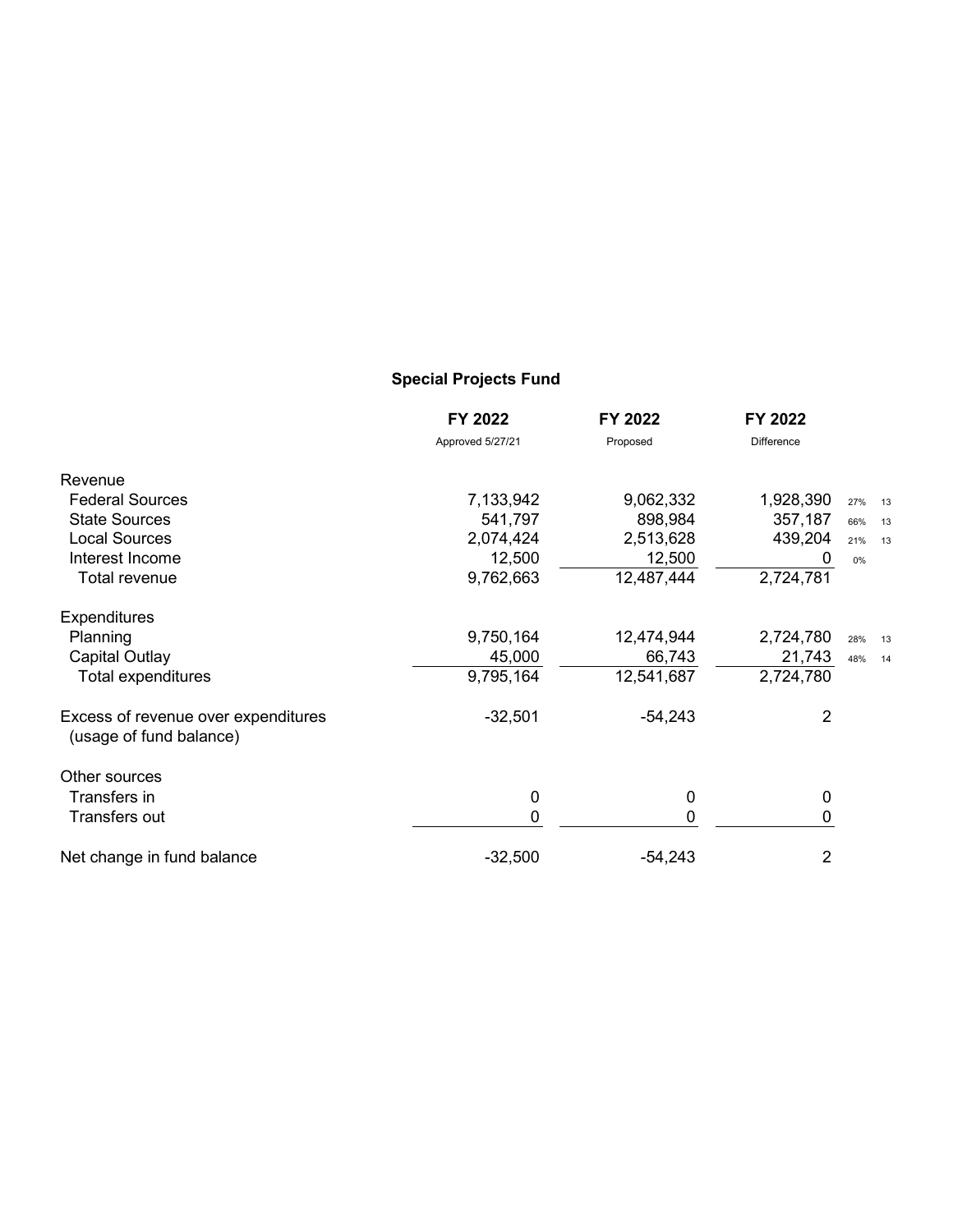# **Building Fund**

|                                                                | FY 2022          | FY 2022  | FY 2022           |
|----------------------------------------------------------------|------------------|----------|-------------------|
|                                                                | Approved 5/27/21 | Proposed | <b>Difference</b> |
| Revenue                                                        |                  |          |                   |
| Interest Income                                                | 12,000           | 12,000   | 0<br>0%           |
| Total revenue                                                  | 12,000           | 12,000   | 0                 |
| <b>Expenditures</b>                                            |                  |          |                   |
| <b>Capital Outlay</b>                                          | 0                | 0        |                   |
| Total expenditures                                             | 0                | 0        | 0                 |
| Excess of revenue over expenditures<br>(usage of fund balance) | 12,000           | 12,000   | 0                 |
| Other sources                                                  |                  |          |                   |
| Transfers in                                                   | 0                | 0        | 0                 |
| Transfers out                                                  | 0                | 0        | O                 |
| Net change in fund balance                                     | 12,000           | 12,000   | 0                 |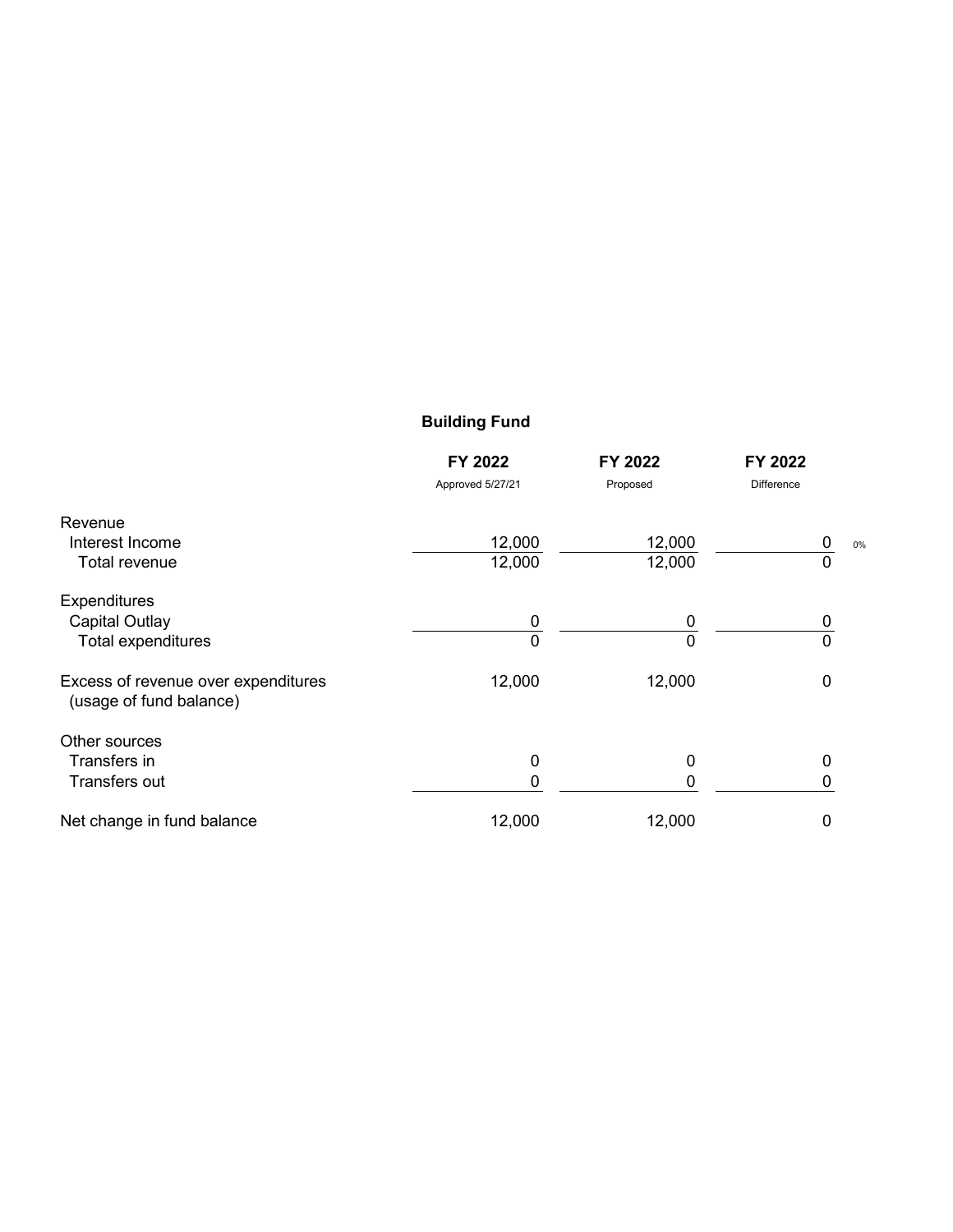#### FY22 Amended Budget – October 21, 2021

#### Footnotes

- 1. The increase in FHWA PL is for consulting contracts that were budgeted in FY21 but were not spent before the end of the fiscal year. These contracts are ongoing and carried forward to FY22.
- 2. The increase in FHWA STP funds is for consulting contracts under the Transportation and Land Use Connection Program (TLC) for projects budgeted in previous years but not completed prior to the end of FY21. These contracts are carried forward into FY22.
- 3. The decrease in Federal Transit Administration funds reflects the actual amount of FTA 5303 funds apportioned to WFRC. This amount was unknown but estimated in the FY22 budget approved May 27, 2021. Utah Transit Authority provides matching funds for these FTA 5303 funds and that match is shown in the Local Sources section of the Sources of Funds page.
- 4. WFRC received a grant from the Economic Development Administration to assist local governments with economic recovery due to the COVID19 pandemic. The total grant of \$400,000 covers a two-year period and includes \$60,000 for WFRC staff expenses for administration over that same two-year period. The increase shown here reflects projects from FY21 that were not completed prior to fiscal year end and are being carried forward into FY22.
- 5. The increases in UDOT-TLC and UTA–TLC are funds that were included in the FY21 budget for TLC projects that were not completed prior to the end of FY21. These projects are ongoing, and are carried forward into FY22.
- 6. WFRC, in partnership with the Utah Department of Transportation, Utah Transit Authority, and Mountainland Association of Governments, enters into contracts for joint planning projects or studies. The amounts shown here were included in the FY21 budget but were not spent prior to fiscal year-end. These projects are ongoing and are carried forward into FY22. These joint projects are expected to be completed in FY22. Partner funds for joint planning projects include:
	- \$38,129 for mode choice model update
	- \$73,950 for Utah parking modernization initiative
- 7. The change to Dedicated Project Funds includes funds for projects budgeted in FY21 that are ongoing and expected to be completed in FY22 and FY23, and are therefore carried forward into FY22. The funding shown here includes:
	- \$10,000 for Tooele Valley RPO
	- \$10,000 for Davis County Prop 1 assistance
	- \$10,000 for Morgan RPO
	- \$705,897 for Household Travel Survey
	- \$37,759 for Joint Projects
	- \$823,521 for Transportation and Land Use Connection Program (includes Salt Lake County contributions and local match for TLC projects)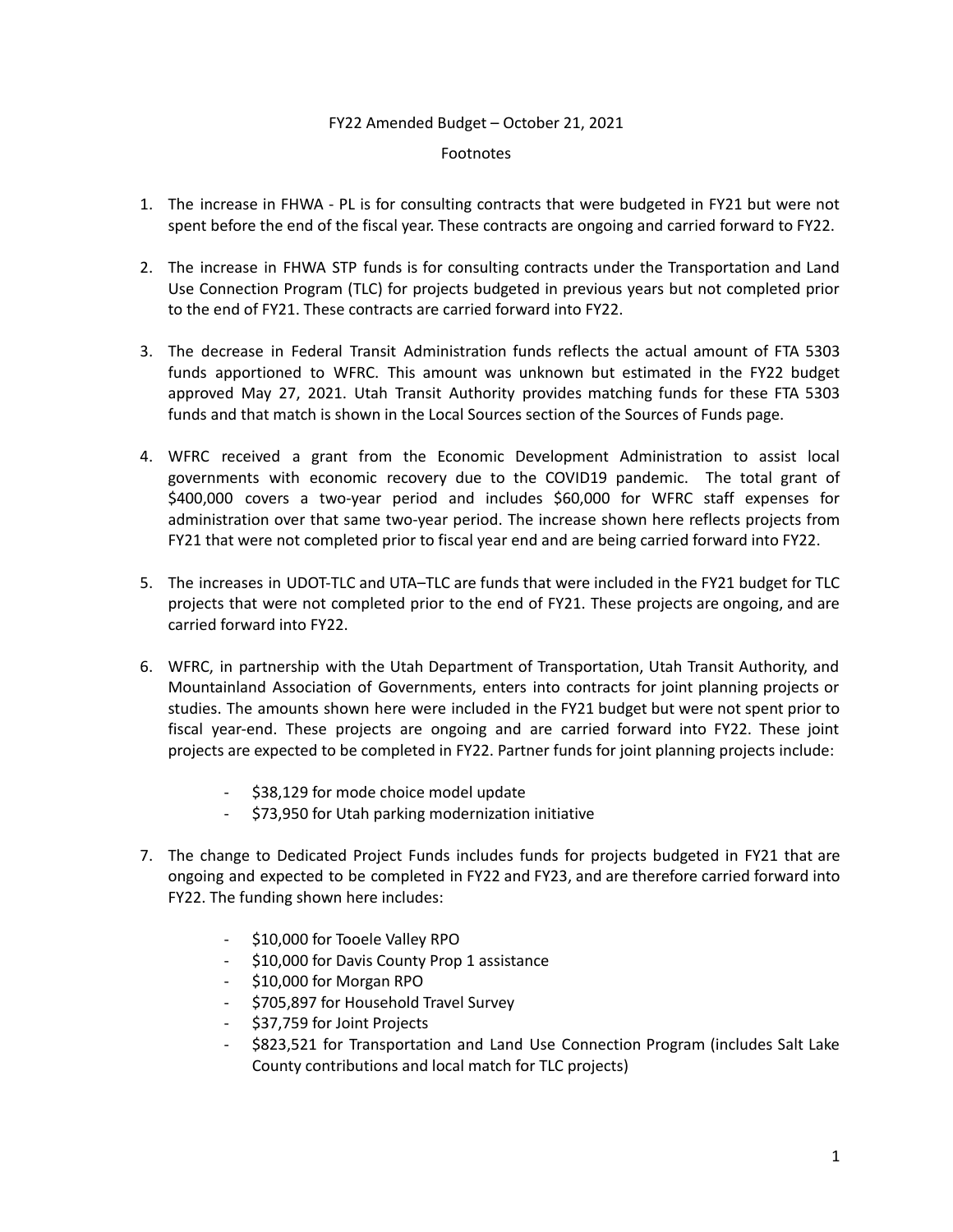- 8. The increase in Transit Sales Tax is for projects budgeted in FY21, but not completed before the end of the fiscal year and carried forward to FY22.
- 9. The increase in contractual expenditures results from projects budgeted in FY21 that are ongoing and expected to be completed in FY22 and FY23, and are therefore carried forward into FY22 or FY23. It also includes contractual amounts that will pass through WFRC to consultants for the EDA COVID19 recovery efforts. Anticipated contractual expenditures include:
	- \$1,362,896 for Household Travel Survey
	- \$32,000 for model development
	- \$25,000 for web app development
	- \$23,496 for GIS technical assistance
	- \$25,000 for estimating tool for bike facilities
	- \$90,026 for Utah parking modernization initiative
	- \$50,000 for regional freight study
	- \$35,000 for highway and transit public subsidy analysis
	- \$30,000 for Unified Plan Financial Model update
	- \$25,000 for human resource consulting
	- \$15,000 for internal auditing consulting
	- \$16,489 for salary survey
	- \$146,000 for State and Federal governmental affairs consulting
	- \$75,000 for communications and public outreach
	- \$76,258 for mode choice model update
	- \$50,000 for WC Vision/SB34 communications tool
	- \$35,000 for web interactive capabilities
	- \$50,000 for RTP uncertainty planning/enviro linkage
	- \$178,335 for planning studies undesignated
	- \$15,500 for fiscal policy analysis
	- \$79,384 for ATO methodology
	- \$25,000 for Our Communities After COVID-19 initiative
	- \$50,000 for Wasatch Bikeways initiative
	- \$50,000 for multimodal grid
	- \$50,000 for regional street connectivity
	- \$25,000 for bike counter procurement, construction, maintenance program study
	- \$49,283 for streetlight data subscription
	- \$4,990 for Ebus monitor study
	- \$3,699,787 for Transportation and Land Use Connection projects
	- \$340,000 for EDA COVID19 recovery projects
- 10. The increase in Equipment Depreciation is for additional depreciation on leasehold improvements included in last year's capital outlay budget. At the time the FY22 budget was adopted, the amount for depreciation for the project was unknown. This budget amendment includes additional depreciation for this project.